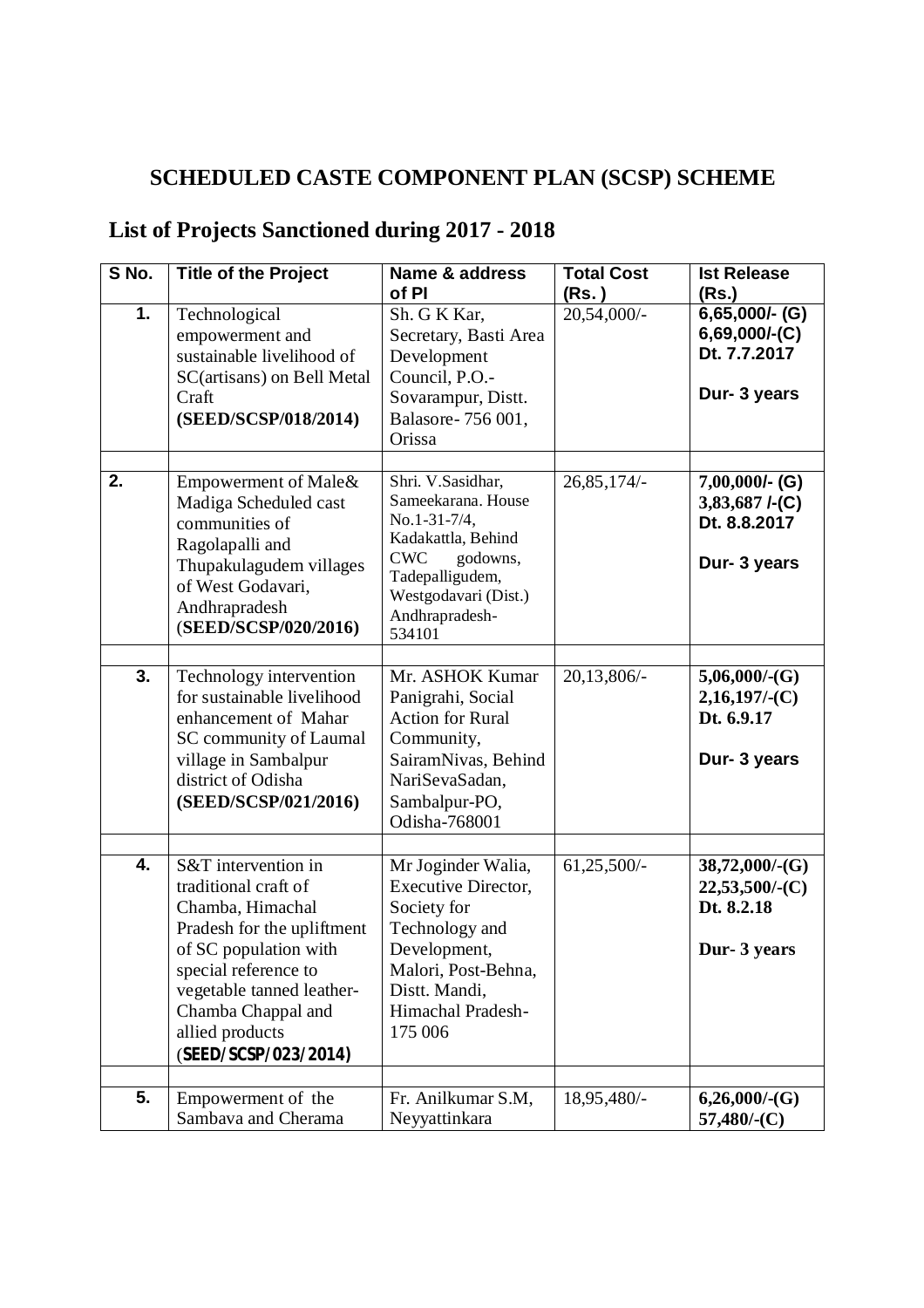| Dt. 15.3.18<br>Integral<br>Kaivankala Village in<br>Development<br>Society, Logos<br>Kunnathukal Panchayath,<br>Dur- 3 years<br>Neyyattinkara Taluk,<br><b>Pastoral Centre San</b><br>Trivandrum District,<br>Jose Nagar,<br>Kerala<br>Vlangamuri,<br><b>SEED/SCSP/027/2016</b><br>Neyyattinkara-<br>695121,<br>Thiruvananthapuram,<br>Kerala<br>6.<br>Promotion of livelihood<br>Mr. Sachindranath<br>$36,97,300/-$<br>$10,90,000/$ -(G)<br>through micro-enterprise<br>$2,95,300/$ - (C)<br>Swain<br>activity for SC in<br>Dt. 20.3.18<br><b>HDF-cDAR</b><br>Mayurbhanj district,<br>M-4, Samanth Vihar<br>through S&T intervention<br>Near Kalinga<br>Dur- 3 years<br>SEED/SCSP/014/2016<br><b>Hospital Square</b><br>PO-Mancheswar<br>Railway Colony<br>Bhubaneswar-751<br>017, Odisha<br>$\overline{7}$ .<br>Ms Athira K.B.<br>Appropriate Technology<br>32,98,000/-<br>$8,24,000/-(G)$<br>Application for the<br>ARSHABHARATH<br>$9,76,000/-(C)$<br>Development of Erumad<br>Dt. 20.3.18<br>(Arshabharath<br>SC Community in Nilgiri<br>Bahujana<br>Bodhavatkarana<br>District, in Tamil Nadu<br>Dur- 3 years<br>SEED/SCSP/016/2016<br>Grama Vikasna<br>Samithi)<br>Nathemkuni,<br>Wayanad, Kerala.<br>PIN: 673577<br>8.<br>Promotion of livelihood<br>28,18,000/-<br>9,06,000/(G)<br>Ms. Rukmini . K.,<br>$2,10,000/$ - $(C)$<br>Through Micro enterprise<br><b>MAMATHA</b><br>activity for SC at<br>MAKKALA MANDIRA,<br>Dt. 23.3.18<br>Ramanagar District,<br>Nagarbhavi Ist Stage,<br>through S&T Intervention<br>NO. 2, 3rd Main,<br>Dur- 3 years<br>Kalyananagar,<br>Bangalore-560072<br>SEED/SCSP/019/2016 |    | communities of |                  |            |                  |
|------------------------------------------------------------------------------------------------------------------------------------------------------------------------------------------------------------------------------------------------------------------------------------------------------------------------------------------------------------------------------------------------------------------------------------------------------------------------------------------------------------------------------------------------------------------------------------------------------------------------------------------------------------------------------------------------------------------------------------------------------------------------------------------------------------------------------------------------------------------------------------------------------------------------------------------------------------------------------------------------------------------------------------------------------------------------------------------------------------------------------------------------------------------------------------------------------------------------------------------------------------------------------------------------------------------------------------------------------------------------------------------------------------------------------------------------------------------------------------------------------------------------------------------------------------------------------------------------------------------------|----|----------------|------------------|------------|------------------|
|                                                                                                                                                                                                                                                                                                                                                                                                                                                                                                                                                                                                                                                                                                                                                                                                                                                                                                                                                                                                                                                                                                                                                                                                                                                                                                                                                                                                                                                                                                                                                                                                                        |    |                |                  |            |                  |
|                                                                                                                                                                                                                                                                                                                                                                                                                                                                                                                                                                                                                                                                                                                                                                                                                                                                                                                                                                                                                                                                                                                                                                                                                                                                                                                                                                                                                                                                                                                                                                                                                        |    |                |                  |            |                  |
|                                                                                                                                                                                                                                                                                                                                                                                                                                                                                                                                                                                                                                                                                                                                                                                                                                                                                                                                                                                                                                                                                                                                                                                                                                                                                                                                                                                                                                                                                                                                                                                                                        |    |                |                  |            |                  |
|                                                                                                                                                                                                                                                                                                                                                                                                                                                                                                                                                                                                                                                                                                                                                                                                                                                                                                                                                                                                                                                                                                                                                                                                                                                                                                                                                                                                                                                                                                                                                                                                                        |    |                |                  |            |                  |
|                                                                                                                                                                                                                                                                                                                                                                                                                                                                                                                                                                                                                                                                                                                                                                                                                                                                                                                                                                                                                                                                                                                                                                                                                                                                                                                                                                                                                                                                                                                                                                                                                        |    |                |                  |            |                  |
|                                                                                                                                                                                                                                                                                                                                                                                                                                                                                                                                                                                                                                                                                                                                                                                                                                                                                                                                                                                                                                                                                                                                                                                                                                                                                                                                                                                                                                                                                                                                                                                                                        |    |                |                  |            |                  |
|                                                                                                                                                                                                                                                                                                                                                                                                                                                                                                                                                                                                                                                                                                                                                                                                                                                                                                                                                                                                                                                                                                                                                                                                                                                                                                                                                                                                                                                                                                                                                                                                                        |    |                |                  |            |                  |
|                                                                                                                                                                                                                                                                                                                                                                                                                                                                                                                                                                                                                                                                                                                                                                                                                                                                                                                                                                                                                                                                                                                                                                                                                                                                                                                                                                                                                                                                                                                                                                                                                        |    |                |                  |            |                  |
|                                                                                                                                                                                                                                                                                                                                                                                                                                                                                                                                                                                                                                                                                                                                                                                                                                                                                                                                                                                                                                                                                                                                                                                                                                                                                                                                                                                                                                                                                                                                                                                                                        |    |                |                  |            |                  |
|                                                                                                                                                                                                                                                                                                                                                                                                                                                                                                                                                                                                                                                                                                                                                                                                                                                                                                                                                                                                                                                                                                                                                                                                                                                                                                                                                                                                                                                                                                                                                                                                                        |    |                |                  |            |                  |
|                                                                                                                                                                                                                                                                                                                                                                                                                                                                                                                                                                                                                                                                                                                                                                                                                                                                                                                                                                                                                                                                                                                                                                                                                                                                                                                                                                                                                                                                                                                                                                                                                        |    |                |                  |            |                  |
|                                                                                                                                                                                                                                                                                                                                                                                                                                                                                                                                                                                                                                                                                                                                                                                                                                                                                                                                                                                                                                                                                                                                                                                                                                                                                                                                                                                                                                                                                                                                                                                                                        |    |                |                  |            |                  |
|                                                                                                                                                                                                                                                                                                                                                                                                                                                                                                                                                                                                                                                                                                                                                                                                                                                                                                                                                                                                                                                                                                                                                                                                                                                                                                                                                                                                                                                                                                                                                                                                                        |    |                |                  |            |                  |
|                                                                                                                                                                                                                                                                                                                                                                                                                                                                                                                                                                                                                                                                                                                                                                                                                                                                                                                                                                                                                                                                                                                                                                                                                                                                                                                                                                                                                                                                                                                                                                                                                        |    |                |                  |            |                  |
|                                                                                                                                                                                                                                                                                                                                                                                                                                                                                                                                                                                                                                                                                                                                                                                                                                                                                                                                                                                                                                                                                                                                                                                                                                                                                                                                                                                                                                                                                                                                                                                                                        |    |                |                  |            |                  |
|                                                                                                                                                                                                                                                                                                                                                                                                                                                                                                                                                                                                                                                                                                                                                                                                                                                                                                                                                                                                                                                                                                                                                                                                                                                                                                                                                                                                                                                                                                                                                                                                                        |    |                |                  |            |                  |
|                                                                                                                                                                                                                                                                                                                                                                                                                                                                                                                                                                                                                                                                                                                                                                                                                                                                                                                                                                                                                                                                                                                                                                                                                                                                                                                                                                                                                                                                                                                                                                                                                        |    |                |                  |            |                  |
|                                                                                                                                                                                                                                                                                                                                                                                                                                                                                                                                                                                                                                                                                                                                                                                                                                                                                                                                                                                                                                                                                                                                                                                                                                                                                                                                                                                                                                                                                                                                                                                                                        |    |                |                  |            |                  |
|                                                                                                                                                                                                                                                                                                                                                                                                                                                                                                                                                                                                                                                                                                                                                                                                                                                                                                                                                                                                                                                                                                                                                                                                                                                                                                                                                                                                                                                                                                                                                                                                                        |    |                |                  |            |                  |
|                                                                                                                                                                                                                                                                                                                                                                                                                                                                                                                                                                                                                                                                                                                                                                                                                                                                                                                                                                                                                                                                                                                                                                                                                                                                                                                                                                                                                                                                                                                                                                                                                        |    |                |                  |            |                  |
|                                                                                                                                                                                                                                                                                                                                                                                                                                                                                                                                                                                                                                                                                                                                                                                                                                                                                                                                                                                                                                                                                                                                                                                                                                                                                                                                                                                                                                                                                                                                                                                                                        |    |                |                  |            |                  |
|                                                                                                                                                                                                                                                                                                                                                                                                                                                                                                                                                                                                                                                                                                                                                                                                                                                                                                                                                                                                                                                                                                                                                                                                                                                                                                                                                                                                                                                                                                                                                                                                                        |    |                |                  |            |                  |
|                                                                                                                                                                                                                                                                                                                                                                                                                                                                                                                                                                                                                                                                                                                                                                                                                                                                                                                                                                                                                                                                                                                                                                                                                                                                                                                                                                                                                                                                                                                                                                                                                        |    |                |                  |            |                  |
|                                                                                                                                                                                                                                                                                                                                                                                                                                                                                                                                                                                                                                                                                                                                                                                                                                                                                                                                                                                                                                                                                                                                                                                                                                                                                                                                                                                                                                                                                                                                                                                                                        |    |                |                  |            |                  |
|                                                                                                                                                                                                                                                                                                                                                                                                                                                                                                                                                                                                                                                                                                                                                                                                                                                                                                                                                                                                                                                                                                                                                                                                                                                                                                                                                                                                                                                                                                                                                                                                                        |    |                |                  |            |                  |
|                                                                                                                                                                                                                                                                                                                                                                                                                                                                                                                                                                                                                                                                                                                                                                                                                                                                                                                                                                                                                                                                                                                                                                                                                                                                                                                                                                                                                                                                                                                                                                                                                        |    |                |                  |            |                  |
|                                                                                                                                                                                                                                                                                                                                                                                                                                                                                                                                                                                                                                                                                                                                                                                                                                                                                                                                                                                                                                                                                                                                                                                                                                                                                                                                                                                                                                                                                                                                                                                                                        |    |                |                  |            |                  |
|                                                                                                                                                                                                                                                                                                                                                                                                                                                                                                                                                                                                                                                                                                                                                                                                                                                                                                                                                                                                                                                                                                                                                                                                                                                                                                                                                                                                                                                                                                                                                                                                                        |    |                |                  |            |                  |
|                                                                                                                                                                                                                                                                                                                                                                                                                                                                                                                                                                                                                                                                                                                                                                                                                                                                                                                                                                                                                                                                                                                                                                                                                                                                                                                                                                                                                                                                                                                                                                                                                        |    |                |                  |            |                  |
|                                                                                                                                                                                                                                                                                                                                                                                                                                                                                                                                                                                                                                                                                                                                                                                                                                                                                                                                                                                                                                                                                                                                                                                                                                                                                                                                                                                                                                                                                                                                                                                                                        |    |                |                  |            |                  |
|                                                                                                                                                                                                                                                                                                                                                                                                                                                                                                                                                                                                                                                                                                                                                                                                                                                                                                                                                                                                                                                                                                                                                                                                                                                                                                                                                                                                                                                                                                                                                                                                                        |    |                |                  |            |                  |
|                                                                                                                                                                                                                                                                                                                                                                                                                                                                                                                                                                                                                                                                                                                                                                                                                                                                                                                                                                                                                                                                                                                                                                                                                                                                                                                                                                                                                                                                                                                                                                                                                        |    |                |                  |            |                  |
|                                                                                                                                                                                                                                                                                                                                                                                                                                                                                                                                                                                                                                                                                                                                                                                                                                                                                                                                                                                                                                                                                                                                                                                                                                                                                                                                                                                                                                                                                                                                                                                                                        |    |                |                  |            |                  |
|                                                                                                                                                                                                                                                                                                                                                                                                                                                                                                                                                                                                                                                                                                                                                                                                                                                                                                                                                                                                                                                                                                                                                                                                                                                                                                                                                                                                                                                                                                                                                                                                                        |    |                |                  |            |                  |
|                                                                                                                                                                                                                                                                                                                                                                                                                                                                                                                                                                                                                                                                                                                                                                                                                                                                                                                                                                                                                                                                                                                                                                                                                                                                                                                                                                                                                                                                                                                                                                                                                        |    |                |                  |            |                  |
|                                                                                                                                                                                                                                                                                                                                                                                                                                                                                                                                                                                                                                                                                                                                                                                                                                                                                                                                                                                                                                                                                                                                                                                                                                                                                                                                                                                                                                                                                                                                                                                                                        |    |                |                  |            |                  |
|                                                                                                                                                                                                                                                                                                                                                                                                                                                                                                                                                                                                                                                                                                                                                                                                                                                                                                                                                                                                                                                                                                                                                                                                                                                                                                                                                                                                                                                                                                                                                                                                                        |    |                |                  |            |                  |
|                                                                                                                                                                                                                                                                                                                                                                                                                                                                                                                                                                                                                                                                                                                                                                                                                                                                                                                                                                                                                                                                                                                                                                                                                                                                                                                                                                                                                                                                                                                                                                                                                        |    |                |                  |            |                  |
|                                                                                                                                                                                                                                                                                                                                                                                                                                                                                                                                                                                                                                                                                                                                                                                                                                                                                                                                                                                                                                                                                                                                                                                                                                                                                                                                                                                                                                                                                                                                                                                                                        |    |                |                  |            |                  |
|                                                                                                                                                                                                                                                                                                                                                                                                                                                                                                                                                                                                                                                                                                                                                                                                                                                                                                                                                                                                                                                                                                                                                                                                                                                                                                                                                                                                                                                                                                                                                                                                                        |    |                |                  |            |                  |
|                                                                                                                                                                                                                                                                                                                                                                                                                                                                                                                                                                                                                                                                                                                                                                                                                                                                                                                                                                                                                                                                                                                                                                                                                                                                                                                                                                                                                                                                                                                                                                                                                        |    |                |                  |            |                  |
|                                                                                                                                                                                                                                                                                                                                                                                                                                                                                                                                                                                                                                                                                                                                                                                                                                                                                                                                                                                                                                                                                                                                                                                                                                                                                                                                                                                                                                                                                                                                                                                                                        |    |                |                  |            |                  |
|                                                                                                                                                                                                                                                                                                                                                                                                                                                                                                                                                                                                                                                                                                                                                                                                                                                                                                                                                                                                                                                                                                                                                                                                                                                                                                                                                                                                                                                                                                                                                                                                                        |    |                |                  |            |                  |
|                                                                                                                                                                                                                                                                                                                                                                                                                                                                                                                                                                                                                                                                                                                                                                                                                                                                                                                                                                                                                                                                                                                                                                                                                                                                                                                                                                                                                                                                                                                                                                                                                        |    |                |                  |            |                  |
|                                                                                                                                                                                                                                                                                                                                                                                                                                                                                                                                                                                                                                                                                                                                                                                                                                                                                                                                                                                                                                                                                                                                                                                                                                                                                                                                                                                                                                                                                                                                                                                                                        |    |                |                  |            |                  |
|                                                                                                                                                                                                                                                                                                                                                                                                                                                                                                                                                                                                                                                                                                                                                                                                                                                                                                                                                                                                                                                                                                                                                                                                                                                                                                                                                                                                                                                                                                                                                                                                                        |    |                |                  |            |                  |
|                                                                                                                                                                                                                                                                                                                                                                                                                                                                                                                                                                                                                                                                                                                                                                                                                                                                                                                                                                                                                                                                                                                                                                                                                                                                                                                                                                                                                                                                                                                                                                                                                        | 9. | Empowerment of | Mr. K. Prasanth, | 27,46,240/ | $7,99,000$ /-(G) |
| Chemudulanka SC<br>$6,49,240$ /-(C)<br>Society for Rural                                                                                                                                                                                                                                                                                                                                                                                                                                                                                                                                                                                                                                                                                                                                                                                                                                                                                                                                                                                                                                                                                                                                                                                                                                                                                                                                                                                                                                                                                                                                                               |    |                |                  |            |                  |